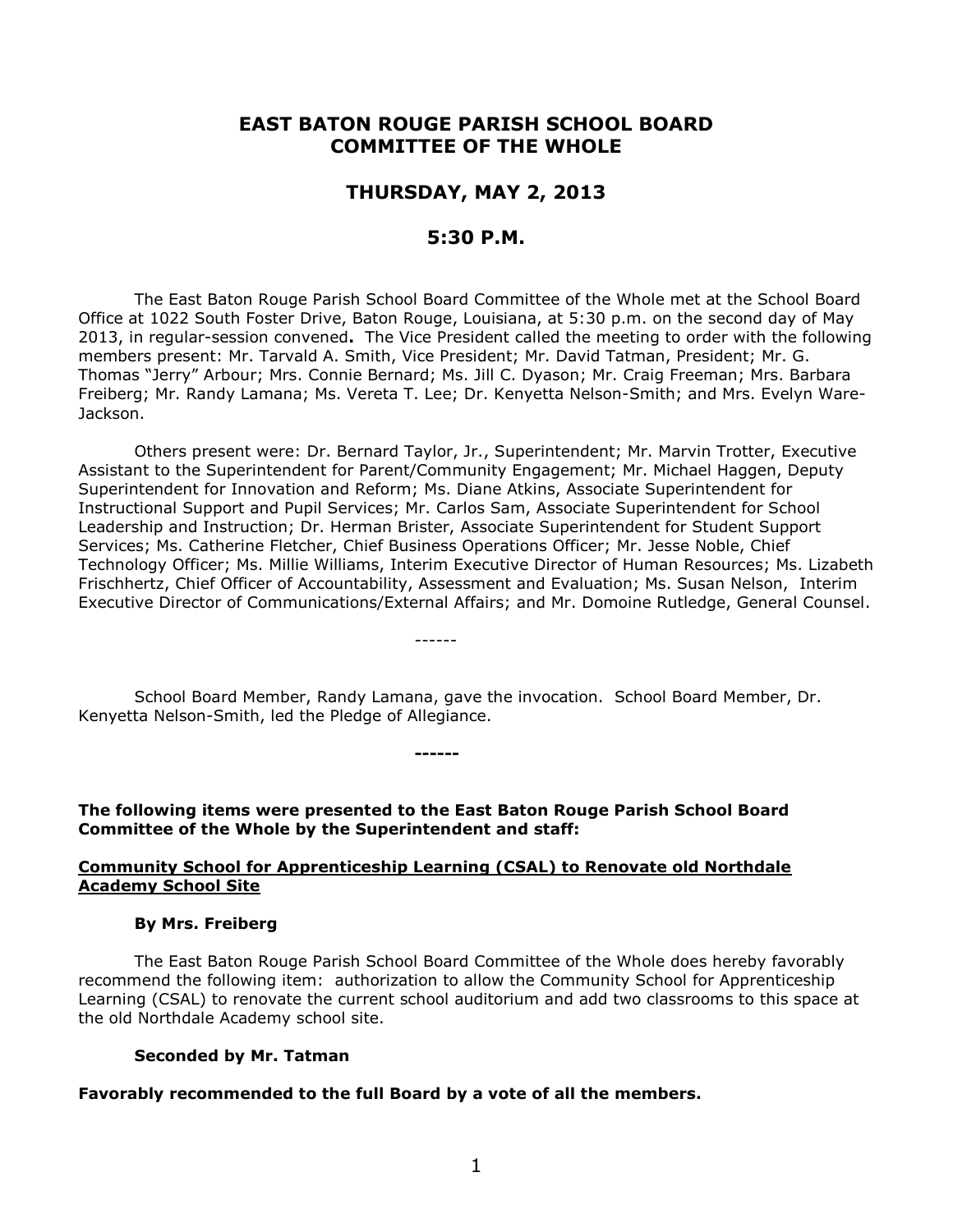### **EBRP Prison Budget**

#### **By Mr. Freeman**

The East Baton Rouge Parish School Board Committee of the Whole does hereby favorably recommend the following item: approval of the 2013 East Baton Rouge Parish Prison Budget for Adult Education Services.

**------**

### **Seconded by Ms. Dyason**

### **Favorably recommended to the full Board by a vote of all the members.**

**------**

# **Approval of Contract for External Auditing Services**

### **By Mr. Tatman**

The East Baton Rouge Parish School Board Committee of the Whole does hereby favorably recommend the following item: approval of the proposed contract for External Auditing Services performed by Postlethwaite & Netterville for the fiscal year ending June 30, 2013, 2014, and 2015 for the East Baton Rouge Parish School System.

### **Seconded by Mrs. Bernard**

### **The vote on the motion was as follows:**

| Yeas: $(9)$      | Mrs. Bernard, Ms. Dyason, Mr. Freeman, Mrs. Freiberg, Ms. Lee,<br>Dr. Nelson-Smith, Mr. Smith, Mr. Tatman, and Ms. Ware-Jackson |
|------------------|---------------------------------------------------------------------------------------------------------------------------------|
| <b>Nays: (2)</b> | Mr. Arbour and Mr. Lamana                                                                                                       |
| Abstained: (0)   | None                                                                                                                            |
| Absent: (0)      | <b>None</b>                                                                                                                     |

### **The motion was approved for referral to the Board.**

**------**

### **Adoption of Resolution**

### **By Mr. Lamana**

The East Baton Rouge Parish School Board Committee of the Whole does hereby favorably recommend the following item: adopt the Resolution, as required by law for the Office of the Assessor no later than June 1, 2013, for the purpose of levying millages effective on the 2013 Assessment Roll.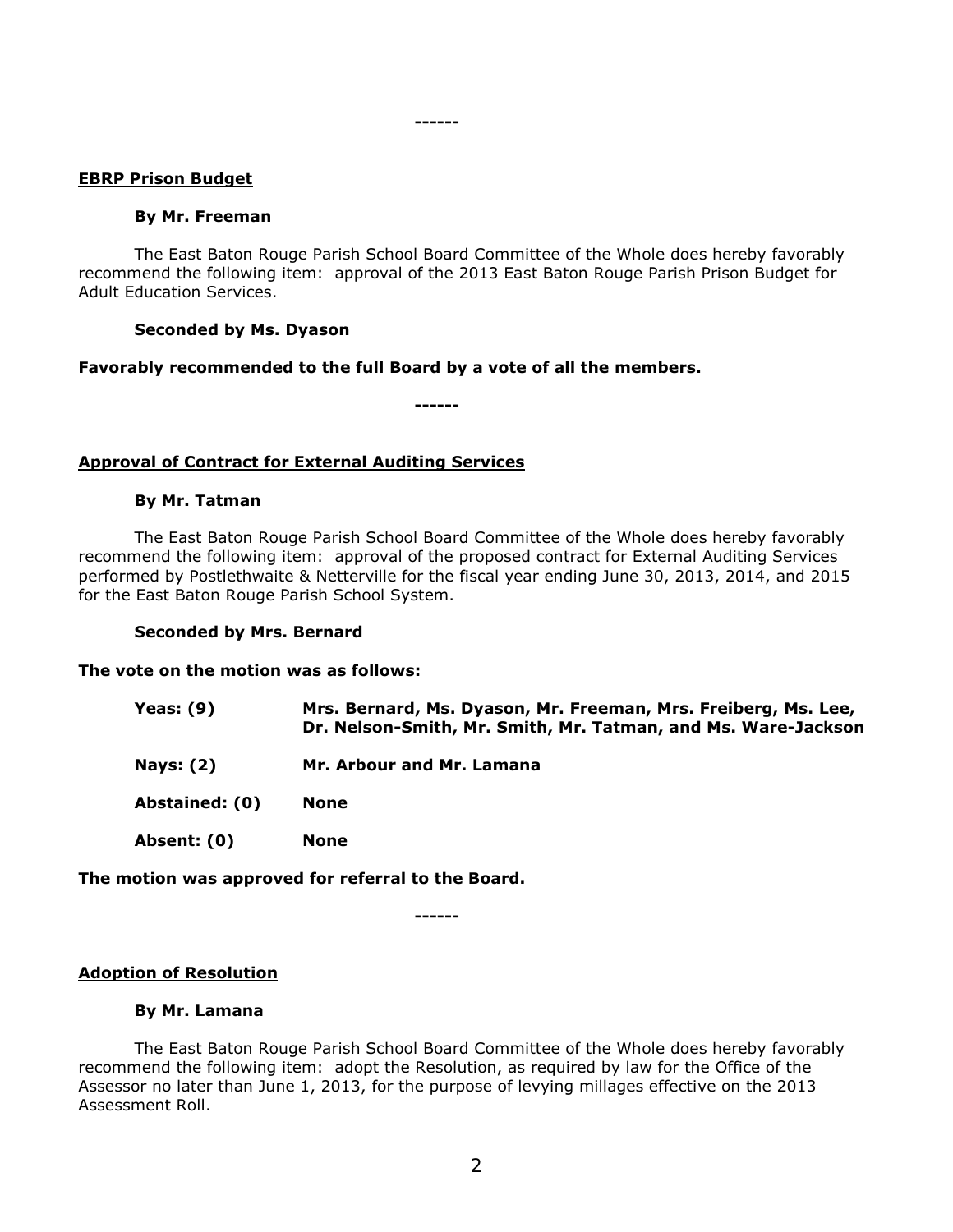### **Seconded by Mr. Freeman**

# **Favorably recommended to the full Board by a vote of the members present. (Mrs. Bernard was absent.)**

**------**

# **Partnership with Children's Defense Fund (The Peak Grant)**

### **By Mr. Freeman**

The East Baton Rouge Parish School Board Committee of the Whole does hereby favorably recommend the following item: approval of a partnership between the East Baton Rouge Parish School System and the Children's Defense Fund (The Peak Grant).

### **Seconded by Ms. Ware-Jackson**

**Favorably recommended to the full Board by a vote of the members present. (Mrs. Bernard was absent.)**

**------**

# **Contract for Professional Development Services**

### **By Mrs. Freiberg**

The East Baton Rouge Parish School Board Committee of the Whole does hereby favorably recommend the following item: approval of a contract for professional development services from ABC,123, LLC for the Diocese of Baton Rouge using Title II allocations.

# **Seconded by Mr. Tatman**

# **Favorably recommended to the full Board by a vote of the members present. (Mrs. Bernard was absent.)**

**------**

# **Proposed Attendance Zone Changes**

# **By Mrs. Freiberg**

The East Baton Rouge Parish School Board Committee of the Whole does hereby favorably recommend the following item: approval of the proposed attendance zone changes for LaBelle Aire Elementary School and other affected schools for the 2013-2014 school year.

### **Seconded by Ms. Ware-Jackson**

# **Favorably recommended to the full Board by a vote of all the members.**

**------**